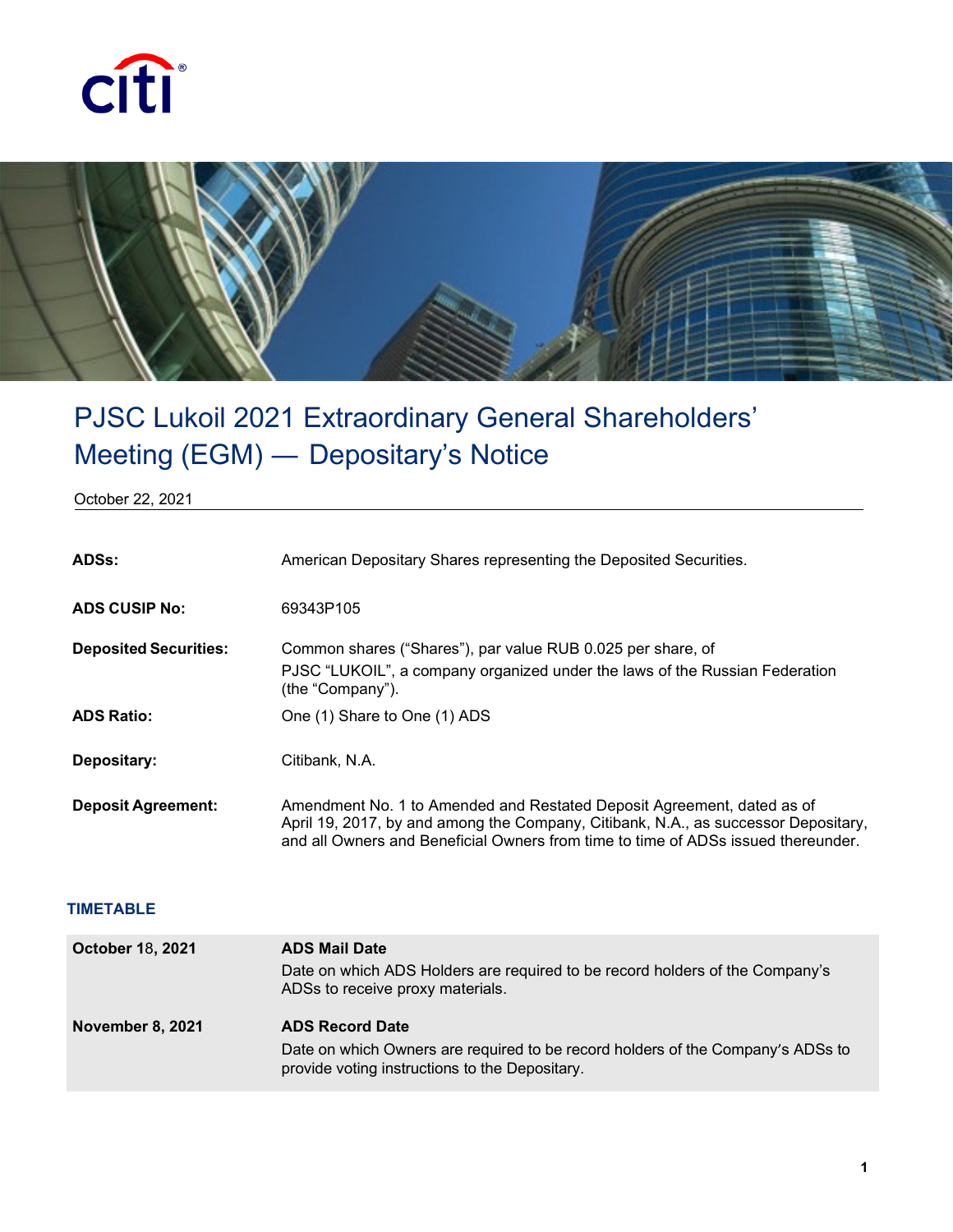

| November 8, 2021                                               | <b>Local Record Date</b><br>The record date for holders of Shares set by the Company.                                                                                       |  |
|----------------------------------------------------------------|-----------------------------------------------------------------------------------------------------------------------------------------------------------------------------|--|
| <b>November 22, 2021</b><br>10:00 A.M.<br>(New York City Time) | <b>Voting Deadline</b><br>Date and time prior to which Owners are required to have provided instructions to the<br>Depositary to vote the Shares represented by their ADSs. |  |
| December 2, 2021                                               | <b>Meeting Date</b><br>Date on which the Company will hold its Extraordinary General Meeting of<br>Shareholders in the form of absentee voting.                             |  |
| <b>Company Web Site</b>                                        | http://www.lukoil.com/InvestorAndShareholderCenter/ShareholdersMeeting                                                                                                      |  |
| <b>Contact Information</b>                                     | Citibank NA Shareholder Services 1-877-248-4237.                                                                                                                            |  |
| <b>Certificate and Book Holders</b>                            |                                                                                                                                                                             |  |

**Links to Documents:** [Proxy](https://depositaryreceipts.citi.com/adr/common/file.aspx?idf=5732) Card Citibank [Depositary](https://depositaryreceipts.citi.com/adr/common/file.aspx?idf=5735) Notice **[Agenda](https://depositaryreceipts.citi.com/adr/common/file.aspx?idf=5733)** [Board Positions and Recommendations](https://depositaryreceipts.citi.com/adr/common/file.aspx?idf=5736)

If you hold your ADSs through a custodian, broker or other agent, please refer to the information provided by your agent.

For further information on Citi Depositary Receipt Services, visit [www.citi.com/dr.](http://www.citi.com/dr)

© 2018 Citibank, N.A. All rights reserved. Citi and Arc Design is a registered service mark of Citigroup Inc. The above information is